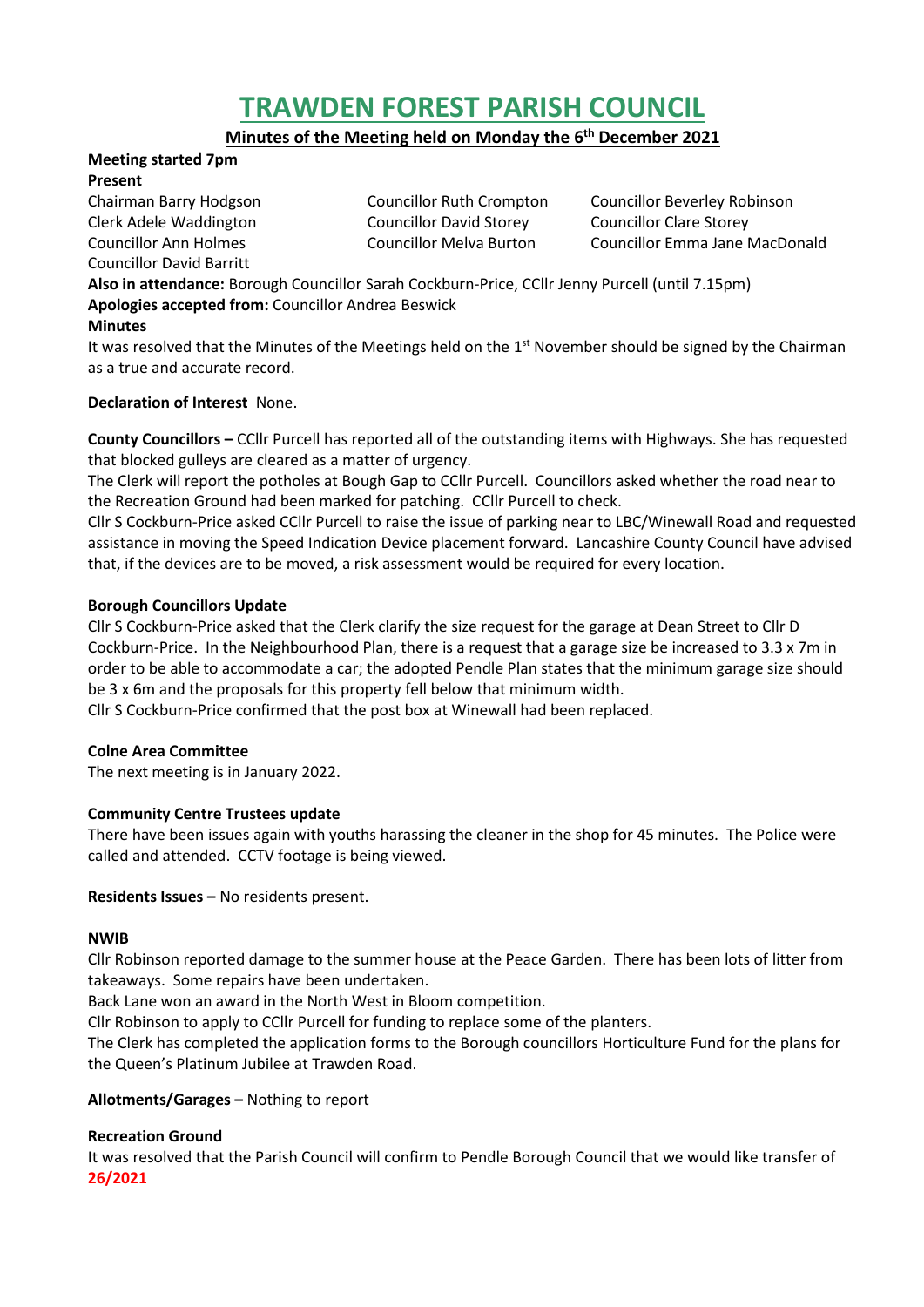the site. Costs are high, but the Councillors are confident that these can be reduced. The Clerk has already been approached by a local group who would like to form a group to run the site. The clerk to request the revenue for the site.

## **Area at top of Tram tracks**

It was resolved that this area would benefit from some repairs to the tarmac area. The Clerk to get costs for this.

## **Ball Grove**

- Clerk still waiting for a response from Pendle Borough Council re business rates on Ball Grove car parks.
- Cllr's Hodgson, MacDonald (if available) and the Lengthsman to inspect the maintenance at Ball Grove and report back with any defects.
- Councillors considered the correspondence from a resident of a property on Ball Grove, and it was resolved that the October minutes remain.
- Report from Solicitor noted.
- It was resolved that Cllr's Hodgson, Crompton, Robinson and Barritt, as well as the Clerk would form a sub committee to deal with the all the building issues, including the lease. The Clerk to contact Petty's commercial to request a valuation of the building.

It was suggested that the Clerk, Cllr Burton and Cllr S Cockburn-Price meet in January to look at a Leisure Trust.

## **2022/23 Budget proposals**

It was resolved that there would be a price increase for allotments and garage sites. Allotments would increase to 30p for growable areas and 20p for other areas. Garage sites would have a £10 per year increase. It was resolved that the Parish Council would buy into the Scribe accounting system.

## **Tree Survey**

Cllr D Storey would like to show the person with the lowest quote around as it is significantly different. Councillors delegated the decision to the Clerk following this reinspection and potential re-quote.

## **Grot Spots**

It was resolved that the bus shelter panels that were dangerous would be removed. The Parish Council cannot justify replacing these panels at the moment. There are currently issues with the one at Dean Street, Hopkinson Street and Gladstone Terrace.

Cllr Holmes advised there was an issue with one of the dog fouling bins on the Recreation Ground. The Clerk to update Cllr S Cockburn-Price on the outstanding bin situation.

## **Activities for older children**

Cllr S Cockburn-Price advised that a 2 hour youth club would commence in January, once a week. There is still Martial Arts on a Saturday. Cllr Holmes reported that the teenagers would like somewhere to hang out. A shelter would cause issues with safeguarding. More conversations to be had.

## **Proposed Trampers at Ball Grove**

It was resolved that the Clerk would see if Pendle Council would like to try the spare trampers currently at Wycoller before anything is purchased.

## **Meeting dates for 2022**

It was resolved that the following meeting dates be approved: **27/2021**

| Month    | Meeting<br>date  | <b>Latest Submission Dates</b> | Agenda Distribution Date |
|----------|------------------|--------------------------------|--------------------------|
| January  | 17 <sup>th</sup> |                                |                          |
| February | 7th              | $26th$ January                 | 31st January             |
| March    | 7th              | 23rd February                  | 28th February            |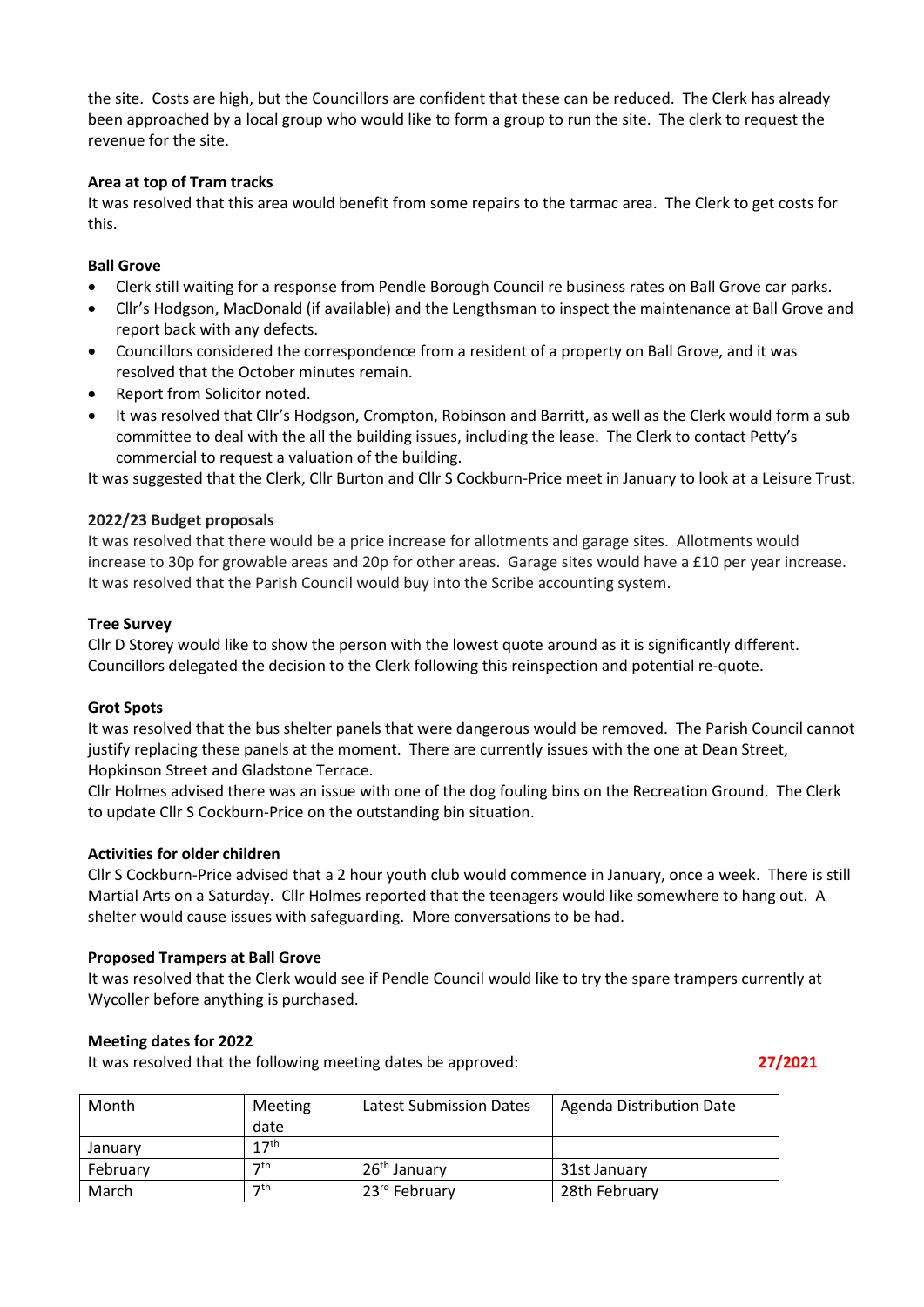| 9 <sup>th</sup><br>27 <sup>th</sup> April<br>2 <sup>nd</sup> May<br>May<br>6 <sup>th</sup><br>$22nd$ May<br>26th May<br>June<br>4 <sup>th</sup><br>22 <sup>nd</sup> June<br>July<br>27th June<br>20 <sup>th</sup> July<br>$1st$ ?<br>25th July<br>August - Provisional<br>5 <sup>th</sup><br>24 <sup>th</sup> August<br>September<br>30th August<br>3 <sup>rd</sup><br>21 <sup>st</sup> September<br>26th September<br>October<br>7 <sup>th</sup><br>24 <sup>th</sup> October<br>31st October<br>November | April    | 4 <sup>th</sup> | 23rd March                | 28th March    |                    |
|-----------------------------------------------------------------------------------------------------------------------------------------------------------------------------------------------------------------------------------------------------------------------------------------------------------------------------------------------------------------------------------------------------------------------------------------------------------------------------------------------------------|----------|-----------------|---------------------------|---------------|--------------------|
|                                                                                                                                                                                                                                                                                                                                                                                                                                                                                                           |          |                 |                           |               |                    |
|                                                                                                                                                                                                                                                                                                                                                                                                                                                                                                           |          |                 |                           |               |                    |
|                                                                                                                                                                                                                                                                                                                                                                                                                                                                                                           |          |                 |                           |               |                    |
|                                                                                                                                                                                                                                                                                                                                                                                                                                                                                                           |          |                 |                           |               |                    |
|                                                                                                                                                                                                                                                                                                                                                                                                                                                                                                           |          |                 |                           |               |                    |
|                                                                                                                                                                                                                                                                                                                                                                                                                                                                                                           |          |                 |                           |               | The                |
|                                                                                                                                                                                                                                                                                                                                                                                                                                                                                                           |          |                 |                           |               | Clerk to           |
|                                                                                                                                                                                                                                                                                                                                                                                                                                                                                                           | December | 5 <sup>th</sup> | 23 <sup>rd</sup> November | 28th November | upload<br>these to |

the website.

## **Clerks update**

It was resolved that the additional hours and expenses be paid.

It was resolved that Cllr's Hodgson, MacDonald and Holmes complete the Clerks appraisal before 31<sup>st</sup> March 2022.

**Parking issues at Cotton Tree -** It was resolved that the properties at Winewall Road and Trawden Road be issued with the proposed letter.

**Purchase of Speed Indicator Devices -** CCllr Purcell to follow this up with Lancashire County Council.

**Lancashire Association of Local Council's conference 'Working Together Better' –** Report noted. Thanks to Cllr MacDonald for attending.

**Swim Passes –** It was resolved that the Parish Council continue with the current system of reimbursement upon submission of the receipt.

## **Planning Applications**

# **Comments already submitted to Planning dept before meeting:**

Planning Application 21/0868/LBC. Seg Hole Farm Hollin Hall Trawden Colne Lancashire BB8 8PU. Listed Building Consent: Proposed new windows, new external door, new chimney stack, internal alterations and removal of flue pipe. Comments submitted: The proposed layout does make a better streamlined layout and Councillors can see the need to remove the external chimney stack. Externally, the dwelling will be improved. Planning Application 21/0841/HHO. Beckside House Wycoller Road Trawden Colne Lancashire BB8 8SY. Full: Erection of single storey rear extension. Comments submitted: Any alterations to this property would have to be in-keeping with the area, but Councillors are not concerned about any of the proposals included in this application.

Planning Application 21/0928/HHO 27 New Row Winewall Colne Lancashire BB8 8BS. Full: Demolition of existing single storey extension to the rear and erection of a two-storey replacement extension to rear. Comments submitted: There is already another property within the vicinity who has this sort of extension. The Councillors have no objections to the proposal.

## **Correspondence-** None outstanding

## **Finance**

It was resolved that the following payments be made:

| Lengthsman's hours -                                            | £502.50 |
|-----------------------------------------------------------------|---------|
| Reimbursement to Lengthsman for Red Label Chemical              | £15.96  |
| Reimbursement to D Storey for lock approved at November meeting | £35     |
| Additional 6 hours overtime for the Clerk                       |         |
| Clerks Expenses                                                 | £6.30   |